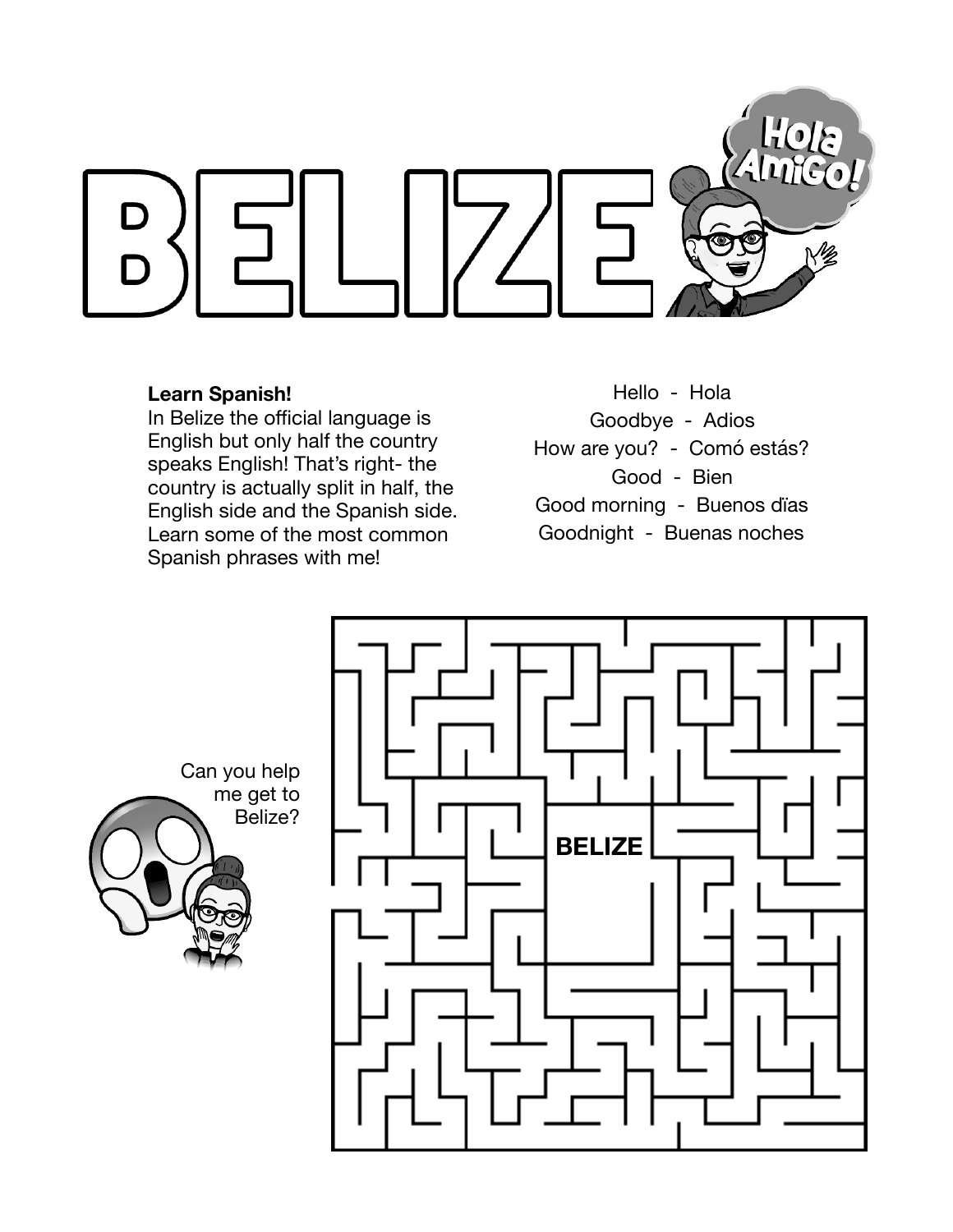**Find all the animals and plants of Belize in this picture while you color:**  ant (leafcutter) butterfly banana palm boa constrictor ceiba tree coconut palm jaguar orchids (5) scarlet macaw toucan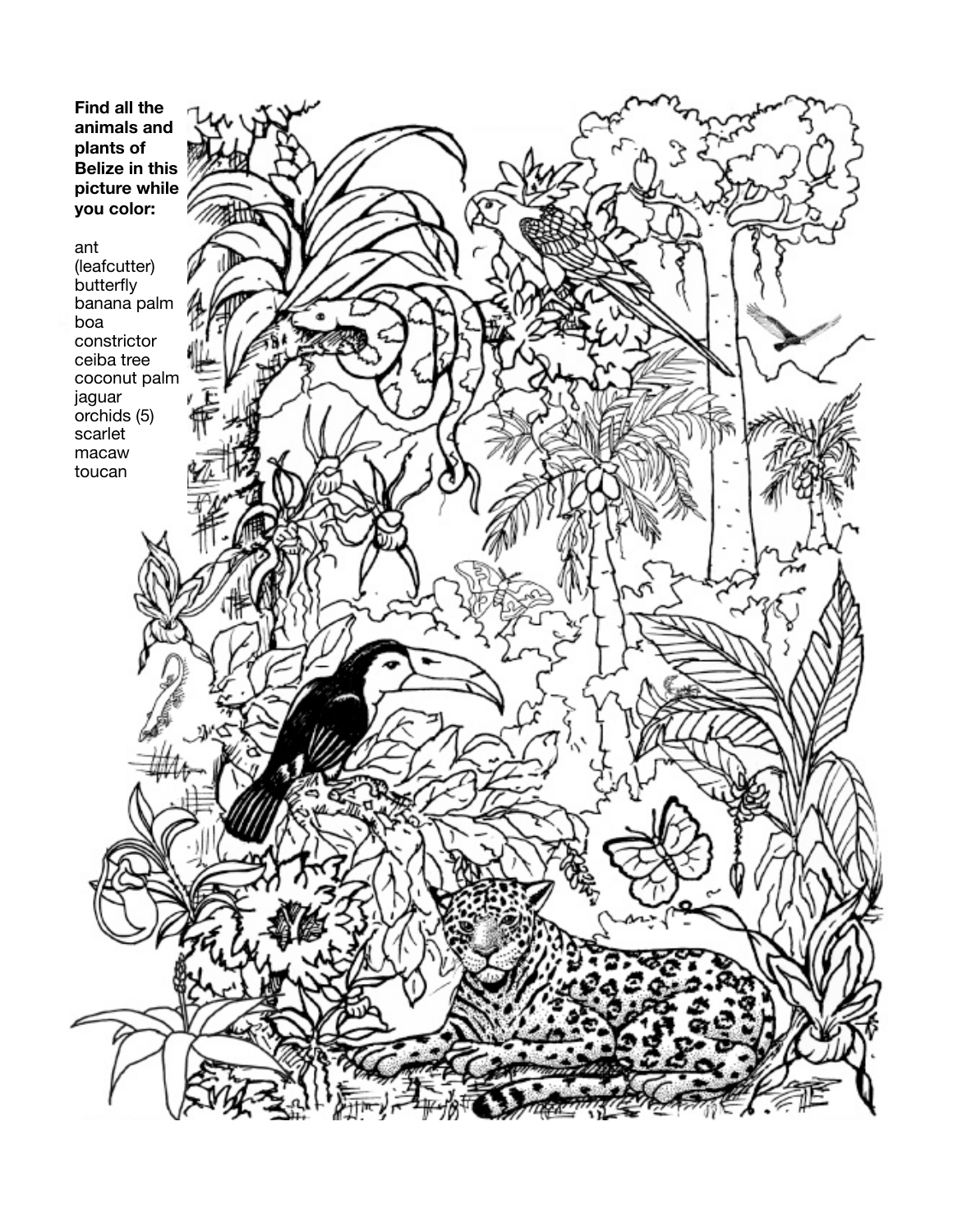## **Praying for Missionaries**

**If you know any missionaries, write their names on this page to remind you to pray for them. If you don't know any, ask someone at your church.**

|                                                        | <b>WHAT TO PRAY FOR</b>                                                                                    |                                                           |  |
|--------------------------------------------------------|------------------------------------------------------------------------------------------------------------|-----------------------------------------------------------|--|
| from physical harm                                     | enough money to do<br>the work                                                                             | that mechanical<br>things won't break<br>down             |  |
|                                                        | PROTECTION<br>PRACTICAL THINGS                                                                             |                                                           |  |
| from disease                                           |                                                                                                            | for help with a<br>foreign language                       |  |
| <b>PRAYER FOR</b><br>— CULTURE                         |                                                                                                            |                                                           |  |
| that they will get<br>to know Jesus<br>THE PEOPLE THEY | MISSIONARIES                                                                                               | that it won't be too<br>hard to fit in with the<br>people |  |
| WORK WITH                                              | ENCOURAGEMENT                                                                                              |                                                           |  |
| that they will grow<br>in faith and love               | for good, faithful<br>for the Holy Spirit to<br>friends among the<br>comfort, guide and<br>people<br>bless |                                                           |  |